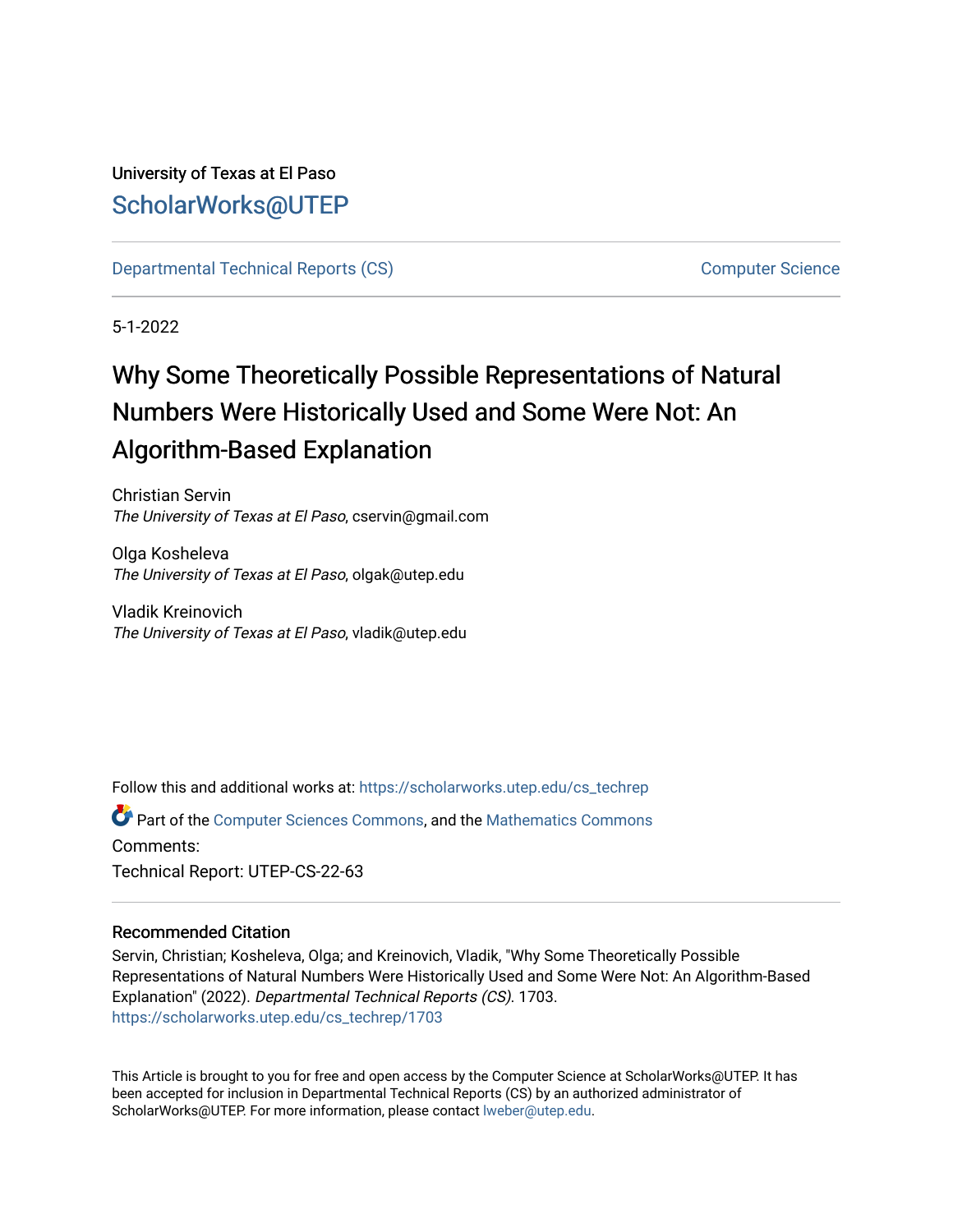# Why Some Theoretically Possible Representations of Natural Numbers Were Historically Used and Some Were Not: An Algorithm-Based Explanation

Christian Servin, Olga Kosheleva, and Vladik Kreinovich

Abstract Historically, people have used many ways to represent natural numbers: from the original "unary" arithmetic, where each number is represented as a sequence of, e.g., cuts (4 is IIII) to modern decimal and binary systems. However, with all this variety, some seemingly reasonable ways of representing natural numbers were never used. For example, it may seem reasonable to represent numbers as products – e.g., as products of prime numbers – such a representation was never used in history. So why some theoretically possible representations of natural numbers were historically used and some were not? In this paper, we propose an algorithmbased explanation for this different: namely, historically used representations have decidable theories  $-$  i.e., for each such representation, there is an algorithm that, given a formula, decides whether this formula is true or false, while for un-used representations, no such algorithm is possible.

#### 1 Formulation of the problem

Historical representations of natural numbers: a brief overview (see, e.g., [1] for more details). There are, in principle, infinitely many natural numbers 0, 1, 2, . . . To represent all such numbers, a natural idea is:

• to select one or more basic numbers, and

Christian Servin

Information Technology Systems Department, El Paso Community College (EPCC) 919 Hunter Dr., El Paso, TX 79915-1908, USA, cservin1@epcc.edu

Olga Kosheleva

Department of Teacher Education, University of Texas at El Paso, 500 W. University El Paso, Texas 79968, USA, e-mail: olgak@utep.edu

Vladik Kreinovich

Department of Computer Science, University of Texas at El Paso, 500 W. University El Paso, Texas 79968, USA, e-mail: vladik@utep.edu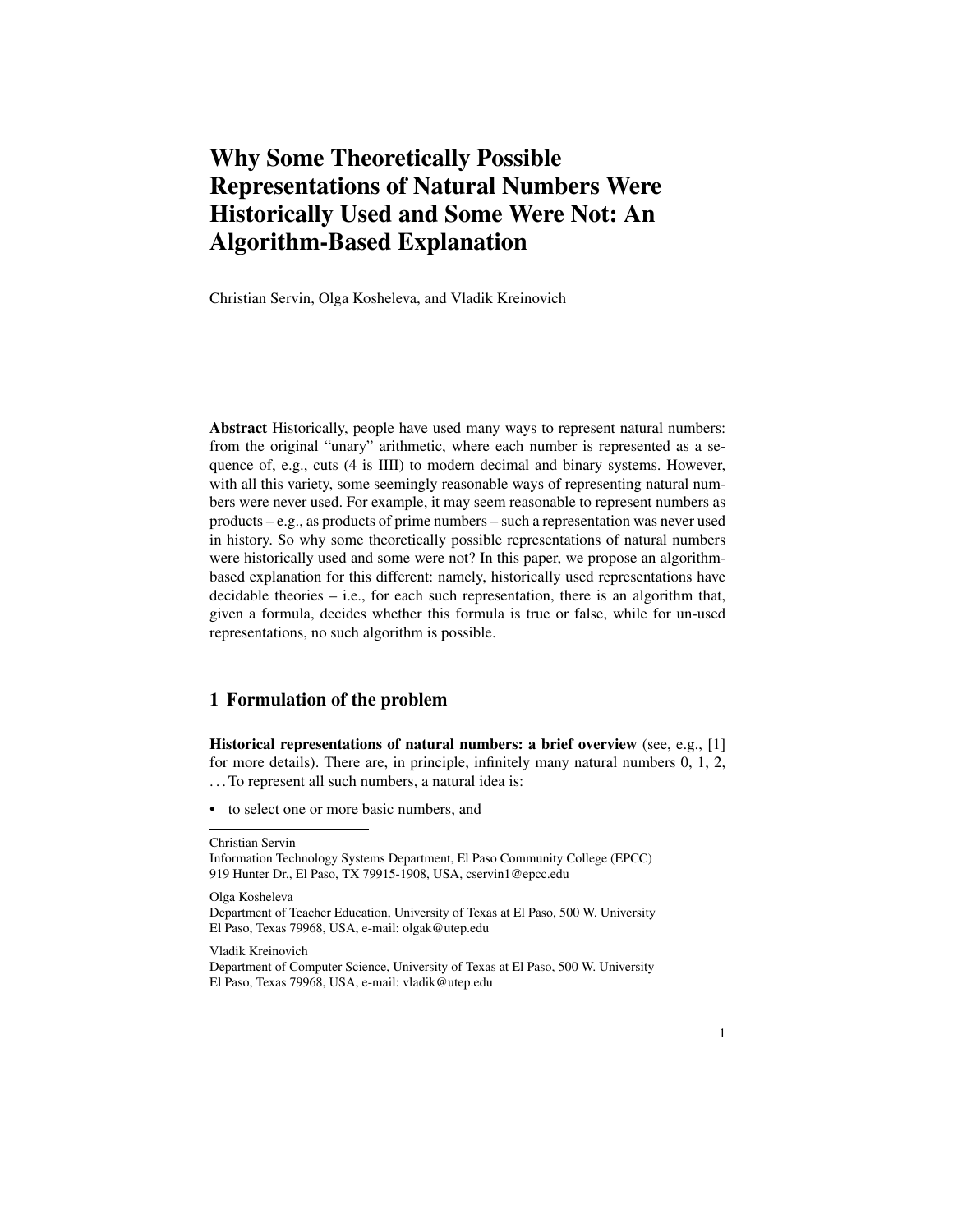• to select operations that would allow us to build new natural numbers based on the existing ones.

Which operations should we select? On the set of all natural numbers, the most natural operations are arithmetic ones. They are, in the increasing order of computational complexity: addition (of which the simplest case in adding 1), subtraction, multiplication, and division.

Historically first representation is the one corresponding to "unary" numbers, where each natural number  $(e.g., 5)$  is represented by exactly that many cuts on a stick. Roman numerals preserve some trace of this representation, since there 1 is represented as I, 2 as II, 3 as III, and sometimes even 4 as IIII. In this representation, the only basic number is 0 (or rather, since the ancient folks did not know zero, 1), and the only operation is adding 1.

Such a unary representation works well for small numbers, but for large numbers – e.g., hundreds or thousands – such a representation requires an un-realistic amount of space. A natural way to shorten the representation is to use other basic numbers in addition to 0, and use more complex operations – e.g., full addition instead of adding 1. This is exactly how, e.g., the Biblical number system worked: some letters represented numbers from 1 to 9, some letters represented numbers 10, 20, . . . , 90, some letters represented 100, 200, etc., and a generic number was described by a combination of such letters – interpreted as the sum of the corresponding numbers.

A natural next step is to add the next-simplest arithmetic operation: subtraction. This is what the Romans did, and indeed, IV meaning  $5-1$  is a much shorter representation of the number 4 than the addition-based IIII meaning  $1+1+1+1$ .

Historically the next step was the current positional system, which means adding to addition some multiplication. The simplest such system is binary arithmetic, where we only allow multiplication of  $2s - i.e.,$  in effect, computing the powers of 2 – so that any natural number is represented as the sum of the corresponding powers of 2. Decimal numbers are somewhat more complicated, since in decimal numbers, a sum presenting a natural number includes not only powers of 10, but also products of these powers with numbers 1 through 9.

Why not go further? In view of our listing of arithmetic operations in the increasing order of their complexity, a natural idea is to go further and use general multiplication – just like general addition instead of its specific case transitioned unary numbers into a more compact Biblical representation. If we add multiplication, this would means, e.g., that we can represent numbers as products, e.g., 851 could be represented as a product 37 · 23.

Such representations can be useful in many situations: e.g., if we want to divide some amount between several people. This need for making division easy is usually cited as the main reason why, e.g., Babylonians used a 60-base system: since 60 can be easily divided by 3, 4, 5, 6, 10, 12, 15, 20, and 30 equal pieces.

So why was not such a product-based representation ever proposed?

What we do in this paper. In this paper, we propose a possible answer to this question.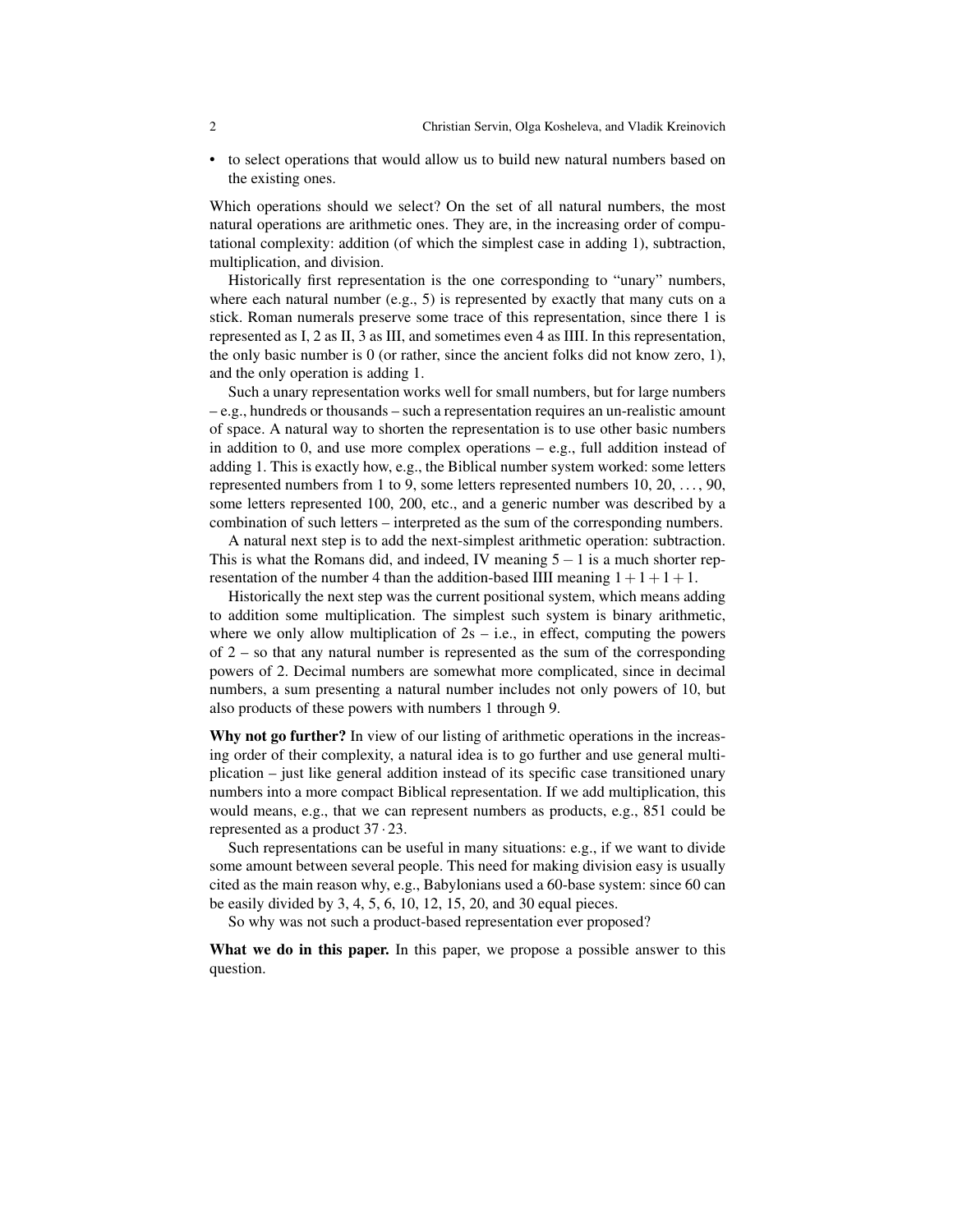#### 2 Our explanation

Main idea behind our explanation. We want to be able to reason about numbers, we want to be able to decide which properties are true and which are not. From this viewpoint, it is reasonable to select a representation of numbers for which such a decision is algorithmically possible, i.e., for which there is an algorithm that, given any formula related to such an representation, decides whether this formula is true or not.

Let us analyze the historical and potential number representations from this viewpoint.

Case of unary numbers. Let us start with the simplest case of unary numbers. In this case, the basic object is 0 and the only operation is adding 1, which we can denote by  $s(n) \stackrel{\text{def}}{=} n+1$ .

It is therefore reasonable to consider, as elementary formulas, equalities between terms, where a term is something that is obtained from variables and a constant 0 by using the function  $s(n)$ . Then, we can combine elementary formulas by using logical connectives "and", "or", "not", "implies", and quantifiers ∀*n* and ∃*n*. The resulting "closed" formulas – i.e., formulas in which each variable is covered by some quantifier – are known as *first-order formulas in signature* ⟨0,*s*⟩.

It is known that there is an algorithm that, given any such formula, checks whether this formula is true or not.

Case of Biblical numbers. In this case, we also consider addition, i.e., we consider signature  $\langle 0, n_1, \ldots, n_k, + \rangle$ , where  $n_1, \ldots, n_k$  are basic numbers. From the logical viewpoint, we can describe  $s(n)$  and all the numbers  $n_i$  in terms of addition:

$$
m = s(n) \Leftrightarrow (\exists a (m = n + a \& a \neq 0) \& \neg (\exists a \exists b (m = n + a + b \& a \neq 0 \& b \neq 0))),
$$

and  $n_i$  is simply  $s(...(s(0)...)))$ , where  $s(n)$  is applied  $n_i$  times. Thus, the class of all such formulas is equivalent to the class of all the formulas in the signature  $(0,+)$ .

For this theory – known as *Presburger arithmetic* – it is also known that there is an algorithm that, that, given any such formula, checks whether this formula is true or not.

Case of Roman-type numerals. The only think that Roman numerals add is subtraction. However, from the logical viewpoint, subtraction can be described in terms of addition:  $a - b = c \Leftrightarrow a = b + c$ , so this case is also reducible to Presburger arithmetic for which the deciding algorithm is possible.

Case of binary and decimal numbers. In this case, the signature is

$$
\langle 0, n_1\cdot,\ldots,n_k\cdot,+,b^n\rangle,
$$

where *b* is the base of the corresponding number system (in our examples,  $b = 2$  or  $b = 10$ ), and  $n_i$  means an operation of multiplying by  $n_i$  (e.g., by 1, ..., 9 in the decimal case).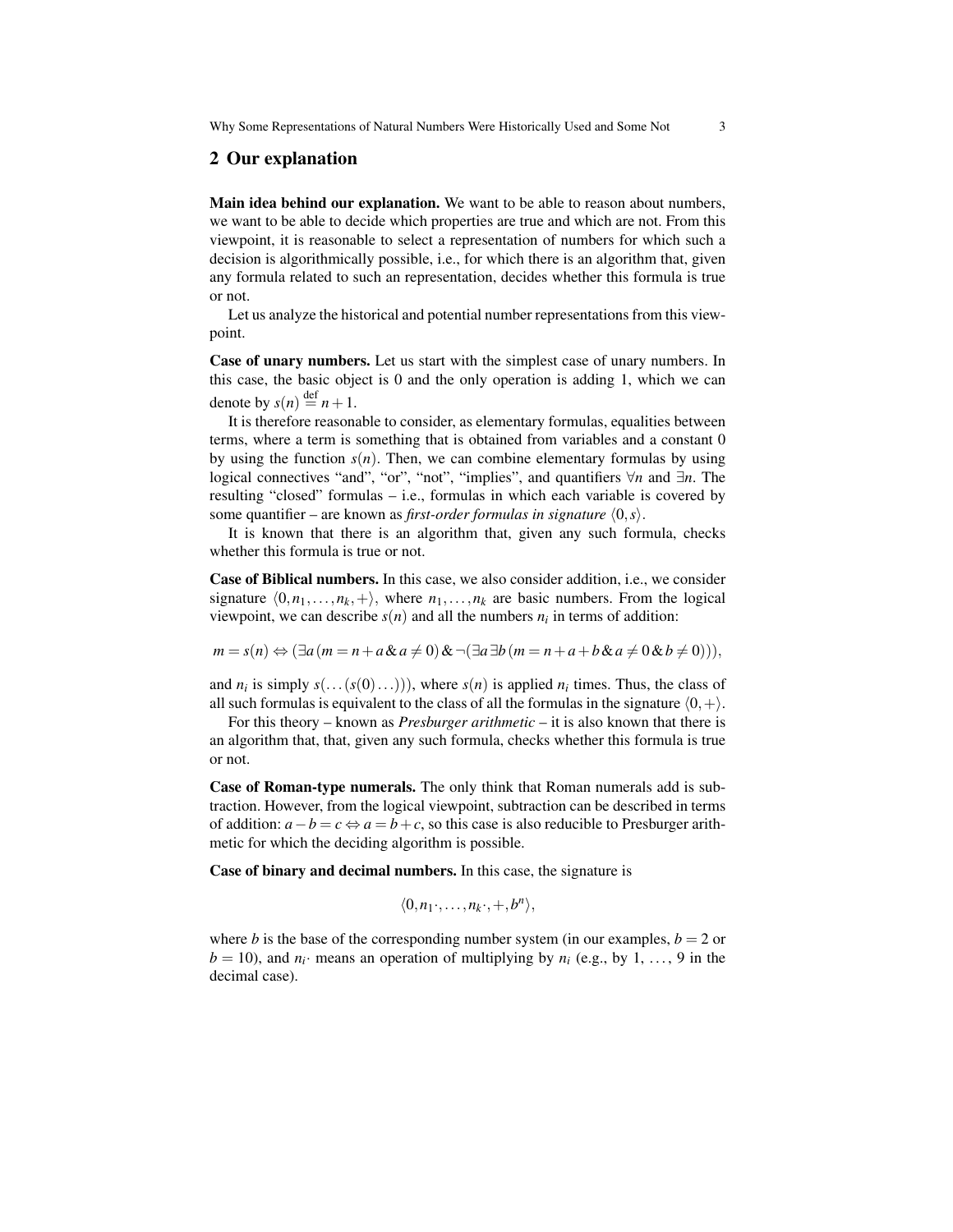Each operation  $n \mapsto n_i \cdot n$  is simply equivalent to the addition repeated  $n_i$  times:  $n_i \cdot n = n + \ldots + n$ . Thus, from the logical viewpoint, the signature can be reduced simply to  $\langle 0, +, b^n \rangle$ . For such a signature, the existence of the deciding algorithm was, in effect, proven in [2].

*Comment*. To be more precise, the paper [2] explicitly states the existence of the deciding algorithm for  $b = 2$ . For  $b > 2$ , the existence of the deciding algorithm follows from the general result from [2] about the signature  $\langle 0, +, f(n) \rangle$  for exponentially growing functions  $f(n)$ .

What if we add multiplication? If we also allow general multiplication, i.e., if we consider the signature  $(0, +, \cdot)$ , then – as is well known – the corresponding first order theory is undecidable, in the sense that no general algoroth, is possible that, given a formula, would decide whether this formula is true or not. This was, in effect, proven by Kurt Gödel in his famous results.

Conclusion. So, our idea – that people select representations for which a deciding algorithm is possible – indeed explains why some representations were historically used while some weren't:

- for representations that were used, there exist algorithm that decided whether each formula us true or not;
- in contrast, for representations that were not historically used, such an algorithm is possible.

Clarification. We definitely do not claim that, e.g., Romans knew modern sophisticated deciding algorithms, what we claim is that they had intuition about this – intuition that was later confirmed by theorems.

## Acknowledgments

This work was supported in part by the National Science Foundation grants 1623190 (A Model of Change for Preparing a New Generation for Professional Practice in Computer Science), and HRD-1834620 and HRD-2034030 (CAHSI Includes), and by the AT&T Fellowship in Information Technology.

It was also supported by the program of the development of the Scientific-Educational Mathematical Center of Volga Federal District No. 075-02-2020-1478, and by a grant from the Hungarian National Research, Development and Innovation Office (NRDI).

#### **References**

1. C. B. Boyer and U. C. Merzbach, *History of Mathematics*, Wiley, Hoboken, New Jersey, 2011.